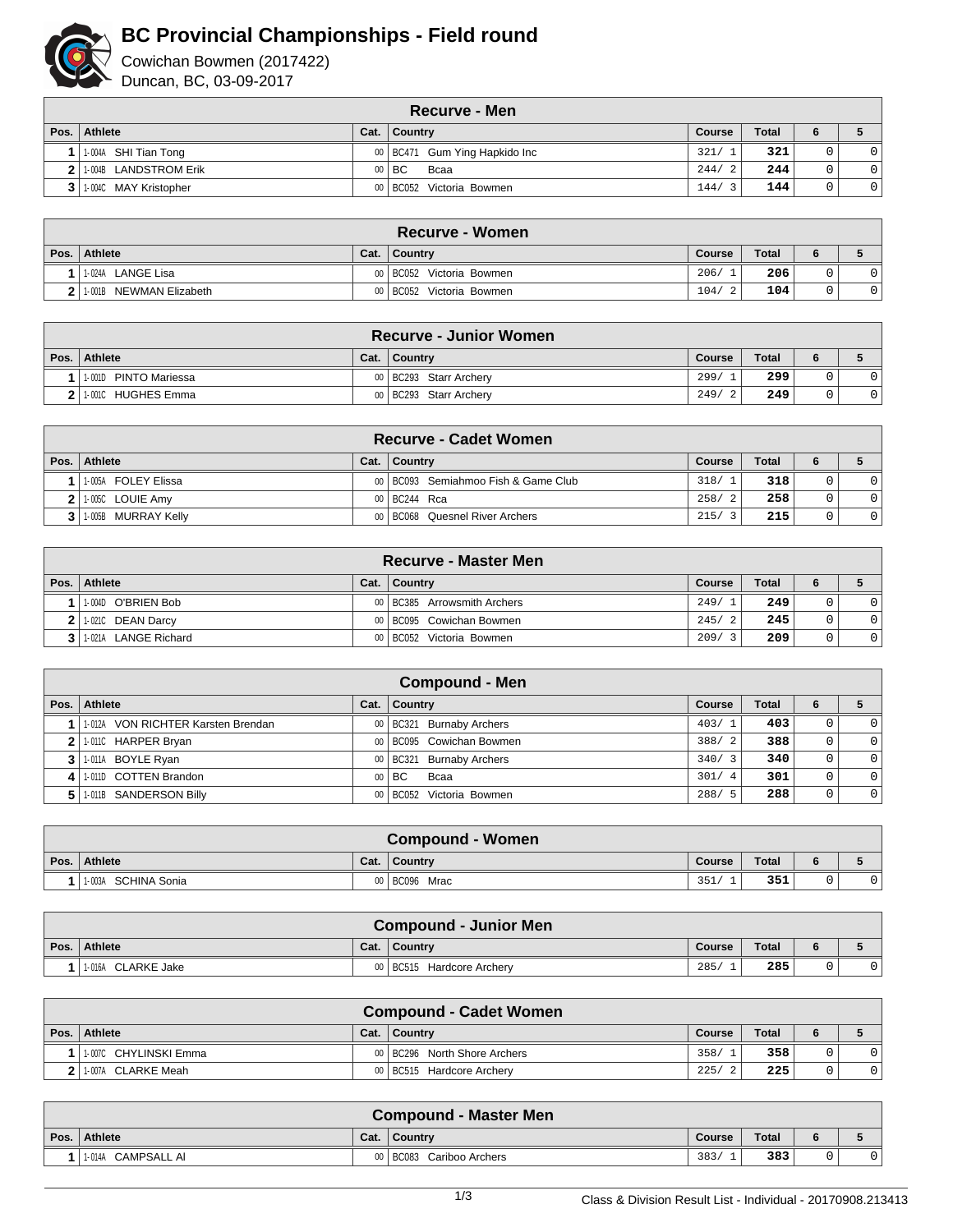

## **BC Provincial Championships - Field round**

Cowichan Bowmen (2017422) Duncan, BC, 03-09-2017

|    | <b>Compound - Master Men</b><br>Continue |      |                                |               |       |             |             |  |  |  |  |
|----|------------------------------------------|------|--------------------------------|---------------|-------|-------------|-------------|--|--|--|--|
|    | Pos. Athlete                             | Cat. | Country                        | <b>Course</b> | Total | 6           | 5           |  |  |  |  |
| 2  | 1-015A SCAMMELL Richard                  |      | 00   BC096 Mrac                | 366/<br>- 2   | 366   |             | 0           |  |  |  |  |
| 3  | 1-014D GRANBOIS Randy                    |      | 00 BC095 Cowichan Bowmen       | 348/3         | 348   | 0           | 0           |  |  |  |  |
| 4  | 1-022A CHAPPLOW Dale                     |      | 00 BC068 Quesnel River Archers | 346/4         | 346   | $\mathbf 0$ | 0           |  |  |  |  |
| 5  | 1-014C WILLS AI                          |      | 00 BC052 Victoria Bowmen       | 342/5         | 342   | 0           | $\mathbf 0$ |  |  |  |  |
| 6  | 1-013B GASPARD Frank                     |      | $00$ $\mid$ BC<br>Bcaa         | 329/6         | 329   | 0           | 0           |  |  |  |  |
| 7  | 1-014B OSTERMEIER Ron                    |      | 00 BC302 Sosa                  | 324/7         | 324   | 0           | 0           |  |  |  |  |
| 8  | 1-022C BENSTEAD Richard                  |      | 00   BC293 Starr Archery       | 315/8         | 315   | $\mathbf 0$ | 0           |  |  |  |  |
| 9  | 1-013C BENNETT Bob                       |      | 00   BC095 Cowichan Bowmen     | 309/9         | 309   | 0           | 0           |  |  |  |  |
| 10 | 1-013A CAMERON Ken                       |      | 00 BC052 Victoria Bowmen       | 287/10        | 287   | 0           | $\mathbf 0$ |  |  |  |  |

| <b>Compound - Master Women</b> |      |                 |        |              |  |  |  |  |  |  |
|--------------------------------|------|-----------------|--------|--------------|--|--|--|--|--|--|
| Pos. Athlete                   | Cat. | Country         | Course | <b>Total</b> |  |  |  |  |  |  |
| 1.003C GASPARD Valery          |      | 00   BC<br>Bcaa | 338/   | 338          |  |  |  |  |  |  |
| 2 1.003B OSTERMEIER Mary       |      | 00 BC302 Sosa   | 222/   | 222          |  |  |  |  |  |  |

|      | <b>Compound - Cub Women</b> |      |                             |        |              |  |  |  |  |  |
|------|-----------------------------|------|-----------------------------|--------|--------------|--|--|--|--|--|
| Pos. | Athlete                     | Cat. | ∣ Country                   | Course | <b>Total</b> |  |  |  |  |  |
|      | 11-008A KAKUNO Sierra       |      | 00   BC515 Hardcore Archery | 342/   | 342          |  |  |  |  |  |
|      | 2 1-008B KOVERCHUK Teigha   |      | $00$ $\mid$ BC<br>Bcaa      | 263/   | 263          |  |  |  |  |  |

|      | <b>Compound - PreCub Men</b> |      |                                     |        |       |  |  |  |  |  |  |
|------|------------------------------|------|-------------------------------------|--------|-------|--|--|--|--|--|--|
| Pos. | Athlete                      | Cat. | ∣ Country                           | Course | Total |  |  |  |  |  |  |
|      | SANDQUIST Maxwell<br>1-009A  |      | 00   BC472 HD Stafford Archery Club | 251/   | 251   |  |  |  |  |  |  |

|      | <b>Barebow - Men</b>      |      |                                     |        |       |  |  |  |  |  |  |
|------|---------------------------|------|-------------------------------------|--------|-------|--|--|--|--|--|--|
| Pos. | Athlete                   | Cat. | Country                             | Course | Total |  |  |  |  |  |  |
|      | SANDQUIST David<br>1-017A |      | 00   BC472 HD Stafford Archery Club | 183/   | 183   |  |  |  |  |  |  |

|      | <b>Barebow - Women</b>    |      |                                   |        |              |  |  |  |  |  |
|------|---------------------------|------|-----------------------------------|--------|--------------|--|--|--|--|--|
| Pos. | <b>Athlete</b>            | Cat. | <b>Country</b>                    | Course | <b>Total</b> |  |  |  |  |  |
|      | MURRAY Lora-Lee<br>1-001A |      | 00 BC068<br>Quesnel River Archers | 145    | 145          |  |  |  |  |  |

|   | <b>Barebow - Master Men</b> |  |                            |               |              |   |          |  |  |  |
|---|-----------------------------|--|----------------------------|---------------|--------------|---|----------|--|--|--|
|   | Pos.   Athlete              |  | Cat.   Country             | <b>Course</b> | <b>Total</b> | 6 |          |  |  |  |
|   | 1-020A POOLE Michael        |  | 00   BC095 Cowichan Bowmen | 219/1         | 219          |   |          |  |  |  |
| 2 | 1-019A WALKER Roger         |  | 00   BC095 Cowichan Bowmen | 199/<br>- 2   | 199          |   | $\Omega$ |  |  |  |
|   | 3 1.018A LINTON Douglas     |  | 00   BC052 Victoria Bowmen | 113/3         | 113          |   | $\Omega$ |  |  |  |
|   | 4 1.0180 STEWART Daniel     |  | 00   BC095 Cowichan Bowmen | 36/<br>-4     | 36           |   | $\Omega$ |  |  |  |

|                | <b>Barebow - Master Women</b> |  |                                     |        |              |  |                |  |  |  |
|----------------|-------------------------------|--|-------------------------------------|--------|--------------|--|----------------|--|--|--|
|                | Pos. Athlete                  |  | Cat.   Country                      | Course | <b>Total</b> |  |                |  |  |  |
|                | 1-007B PRICE Linda            |  | 00   BC293 Starr Archery            | 214/1  | 214          |  | $\Omega$       |  |  |  |
| 2 <sup>1</sup> | 1.005D FOLEY Angela           |  | 00 BC093 Semiahmoo Fish & Game Club | 114/   | 114          |  | $\mathbf 0$    |  |  |  |
|                | MCCLELLAN Ida<br>$1 - 003D$   |  | $00$ $\vert$ BC<br>Bcaa             | 82/    | 82           |  | $\overline{0}$ |  |  |  |

|      |                       |      | <b>Compound Fixed Pins - Men</b>      |        |              |   |  |
|------|-----------------------|------|---------------------------------------|--------|--------------|---|--|
| Pos. | Athlete               | Cat. | <b>Country</b>                        | Course | <b>Total</b> | 6 |  |
|      | 1-010B FLAMING Steven |      | 00   BC093 Semiahmoo Fish & Game Club | 361    | 361          |   |  |